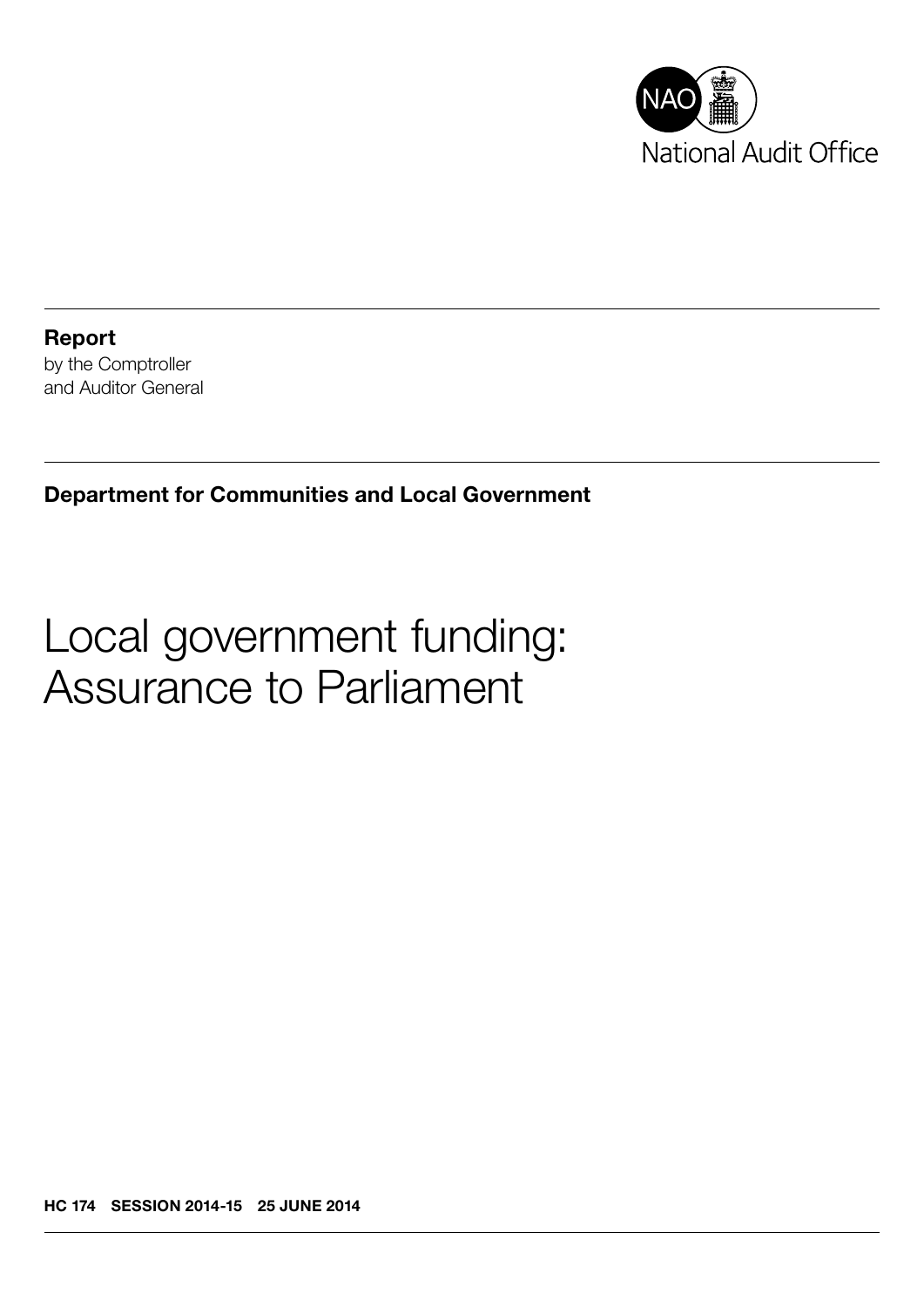# Key facts

# £36.1bn 8

government funding to local authorities in 2013-14 (exc. payments to schools and individuals that pass through local authorities)

government departments fund local authorities

main grants paid to local authorities, 2013-14

61

| £3.2 billion | in ringfenced grants to support local authorities to deliver their<br>statutory duties – has specific conditions on how local authorities<br>can spend it                                                        |
|--------------|------------------------------------------------------------------------------------------------------------------------------------------------------------------------------------------------------------------|
| £25 billion  | in <b>unringfenced general grants</b> to support local authorities to deliver<br>their statutory duties – no conditions on how local authorities spend it                                                        |
| £7.8 billion | in unringfenced targeted grants to support local authorities to<br>deliver their statutory duties – where departments expect, but cannot<br>require, that local authorities spend funding on a specific activity |
| 100 per cent | of ringfenced funding for which local authorities report on how<br>they have used the funding                                                                                                                    |
| 0 per cent   | of unringfenced general funding for which local authorities report<br>on how they have used the funding                                                                                                          |
| 64 per cent  | of unringfenced targeted funding for which local authorities report                                                                                                                                              |

in varying degrees of detail, on how they have used funding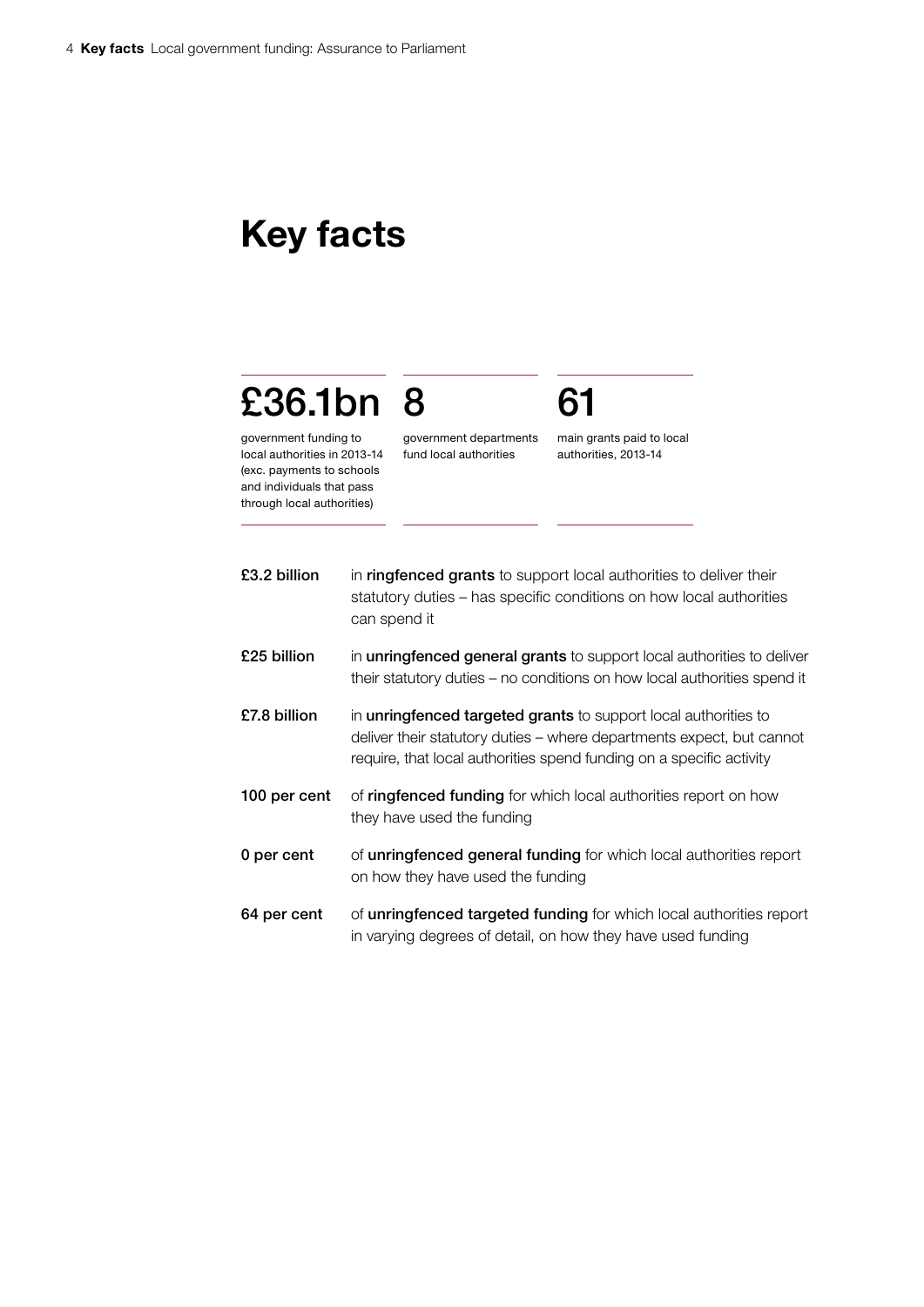# Summary

1 Government departments must assure Parliament that their spending meets Parliament's intentions and is value for money. For departments that fund local authorities, they must assure themselves that funding they give local authorities meets the same Parliamentary requirements. Since 2010-11, the nature of departments' information to secure assurance on local authority funding has changed, and the volume has significantly decreased.

2 The government set out changes in the 2010 spending review to implement policy to give local authorities more control over their funding, letting them allocate resources to meet local priorities. The government also wanted to reduce the reporting burden for local authorities. The government intended to provide local authorities with flexibility to fulfil their statutory duties despite funding reductions. These changes accelerated the trend of previous governments to increase local authorities' financial flexibility by reducing the number and value of ringfenced grants.

- 3 The government has made these changes by doing the following:
- • Removing direct conditions (ringfences) and reporting mechanisms from individual grants. It has also combined grants for specific purposes into larger payments, which local authorities can spend across many activities.
- Withdrawing some of the detailed frameworks for monitoring local authority spending and performance. It relies instead on the overall system of local accountability for assurance. This system consists of checks and balances such as inspectorates, external audit, statutory duties on some local authority officers, and local councillors being democratically accountable. Local authorities also provide data to departments on their spending and performance, via a number of data sets contained in the single data list.

4 The new arrangements provide departments with less direct information on how local authorities spend government grants and whether they achieve their outcomes. Departments rely more on systems of local accountability to ensure relevant local authority spending meets with Parliament's intentions and is value for money.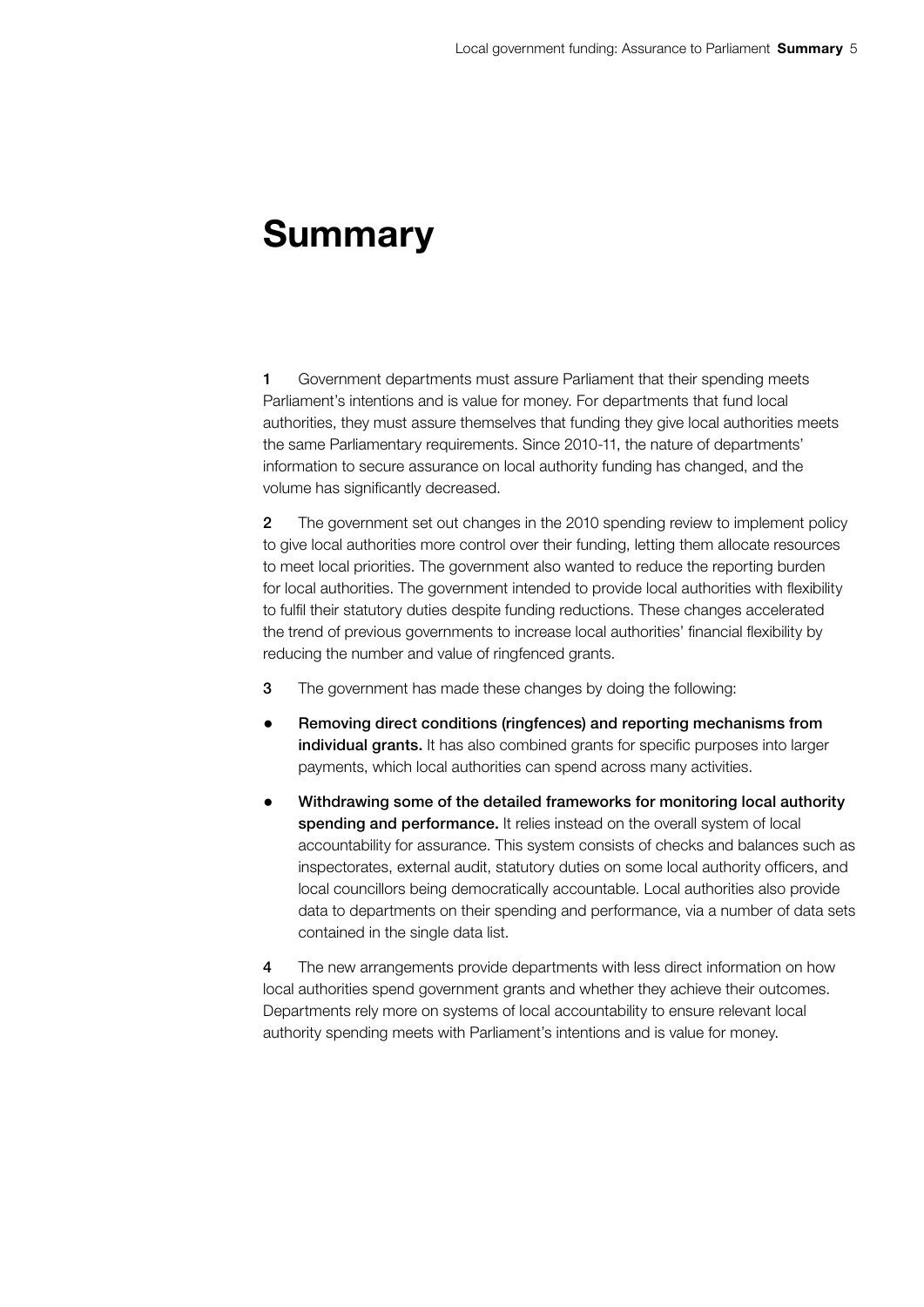5 The Department for Communities and Local Government (the Department) led the government's changes to local government funding. It is the department primarily responsible for the new assurance arrangements. The Department has led the reduction in the number of grants and removed restrictions on how local authorities can spend them. It coordinates the design of new grants to local authorities from across government. Other departments increasingly channel funding to local authorities through the Department. This is because of the policy of combining separate grants into larger grant payments for multiple service areas.

## Our report

6 This report examines how the Department has implemented and oversees the assurance framework that enables departments to assure Parliament on funding for local authorities:

- Part One examines how the departments funded local authorities in 2013-14, how that changed since 2010-11, and how the Department made these changes.
- Part Two examines whether departments' monitoring of local authorities gives them enough assurance on whether local authority grants are used in line with Parliament's intentions and sufficient information on the impact of the grants on policy objectives.
- Part Three evaluates whether the Department ensures the local accountability system is effective for providing assurance on value for money, and considers emerging issues and risks.

7 The report complements our report on the Department's 2013-14 accounts. In that report, we describe how we have carried out our financial audit responsibilities in the context of the Department's current operating environment.

8 Local authorities receive several different streams of funding from government. In 2013-14 departments passed £53.3 billion through local authorities to support schools and pupils or to fund welfare and training payments for individuals. Local authorities have almost no influence over the use of this funding. We do not examine this funding in this report.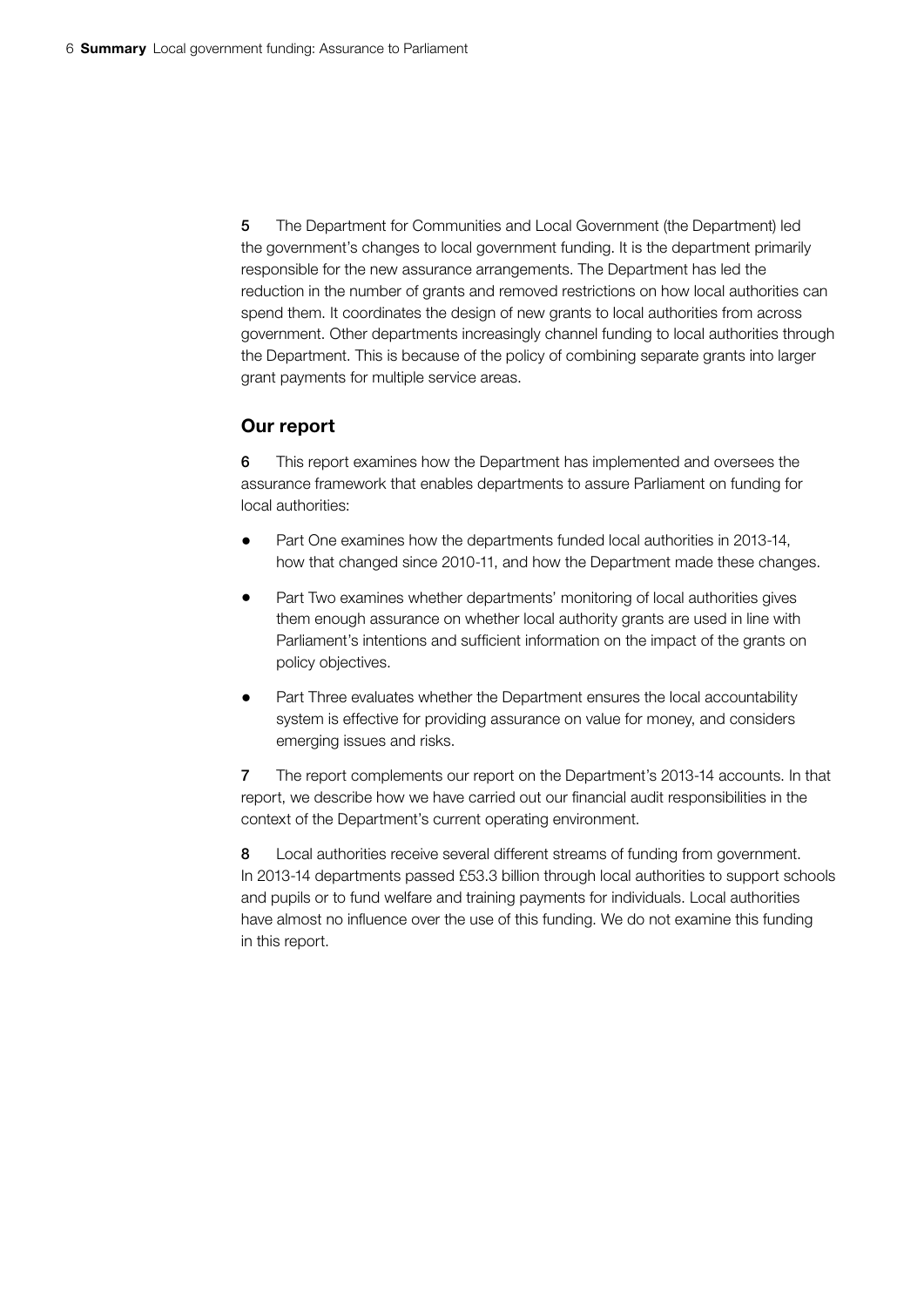## Key findings

Local authority funding and assurance, 2013-14

9 In 2013-14, the government gave local authorities £36.1 billion in funding (excluding funding passed directly to schools and individuals). Revenue funding accounted for £32.0 billion, with £4.1 billion in capital funding. Eight different departments gave funding. The Department, which coordinates funding to local authorities, gave £26.5 billion (73 per cent). This funding complements a range of non-departmental sources of funding used by local authorities such as council tax receipts, income from sales, fees and charges and capital receipts (paragraphs 1.3 to 1.6).

10 In order to support the delivery of their core functions and statutory duties, the government funds local authorities through several grant types, which have varying conditions attached. These include:

#### • Ringfenced grants

Local authorities must spend this on a specific activity, for which they give the government evidence through rigorous reporting.

#### • Unringfenced general grants

There is no expectation of how local authorities spend this funding, other than they should spend it lawfully.

#### • Unringfenced targeted grants

Departments provide these grants for local authorities to fund specific activities. However, as they are not ringfenced, local authorities can reallocate these grants to other areas of their work to meet local priorities (paragraphs 1.7 to 1.13).

11 The government gives local authorities most funding via unringfenced grants, to maximise local flexibility. In 2013-14, £25 billion (69 per cent) of government funding to local authorities was through unringfenced general grants. £7.8 billion (22 per cent) was paid in unringfenced targeted grants. In both cases, there are no conditions requiring local authorities to use funding for a specific purpose (paragraphs 1.9 to 1.10).

12 The Department has reduced conditions on how local authorities must use grants and merged some grants since the 2010 spending review. Following the spending review, the Department led an effective review of whether ringfences should remain and whether individual grants should roll into larger grants. It communicated clear guidance to other departments that grants should be ringfenced only in very exceptional circumstances. The Department undertook a second round of rolling individual grants into larger ones as part of the introduction of the Business Rates Retention scheme in 2013-14, which was a significant change to how the government funds local authorities (paragraphs 1.15 to 1.23).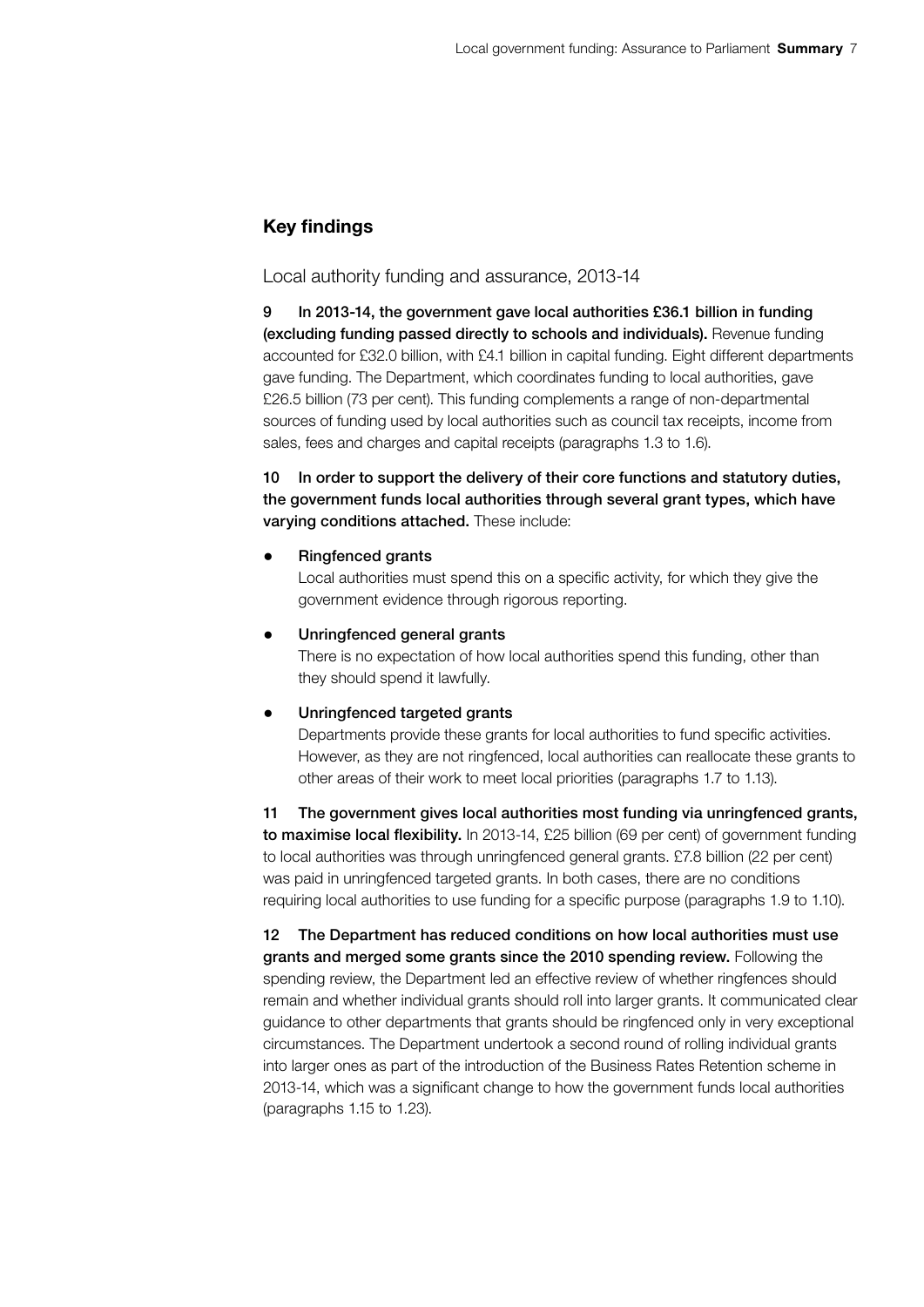13 The Department has made changes since 2010 that have increased the share of funding that has no specific intentions, other than to support local authorities deliver their statutory duties and core functions. Like-for-like (adjusting for recent changes in local government duties as far as possible) ringfenced revenue funding fell from 7 per cent to less than 1 per cent. The level of unringfenced general revenue funding, where government has expressed no intention for its use, increased from 67 per cent of local authority funding in 2010-11, to 84 per cent in 2013-14. Unringfenced targeted funding made up 15 per cent of local authorities' government revenue funding in 2013-14, compared with 26 per cent in 2010-11 (paragraphs 1.24 to 1.27).

Assurance on how local authorities spend government grants

14 All ringfenced grants have clear reporting mechanisms, where local authorities must show that they have met grant conditions. The government monitors how local authorities use these grants for assurance that local authority expenditure is in line with Parliament's intentions (paragraphs 2.15 to 2.16).

15 In contrast, local authorities do not have to show how they spend unringfenced general grants; none of these grants require local authorities to report back directly to departments. These grants, which include Revenue Support Grant and Council Tax Freeze Grant, are for general rather than specific purposes. The government puts no conditions on this funding. For regularity, departments only need to assure Parliament that local authorities have used the funding within their legal powers. Equally, as there are no specific stated policy objectives for how local authorities should use these grants, departments do not monitor spending patterns directly to assess policy impact. The local accountability system gives assurance on whether this funding is lawful and value for money. Unringfenced general grants form most local authority funding from government. This means that direct monitoring of how local authorities use funding overall is limited. These changes are a specific policy intent of localism (paragraph 2.17).

16 Departments do not have to monitor directly how local authorities use unringfenced targeted grants. However, departments often monitor their use.

The Department tries to manage the scale and nature of this monitoring, as part of the government's policy to reduce the reporting burden on local authorities. The Department has given other departments guidance on the nature of information they can collect. It encourages them to monitor these grants through existing data sets rather than new ones. The Department also encourages other departments to consider other factors that affect how local authorities use funding, when designing reporting mechanisms. These include whether the grant is for a statutory purpose and whether the local authority secured the funding through competitive bidding. The Department considers that statutory duties, or having business plans and bid documents, shape local authorities' spending decisions and therefore reduce the need for direct reporting (paragraphs 2.18 to 2.21).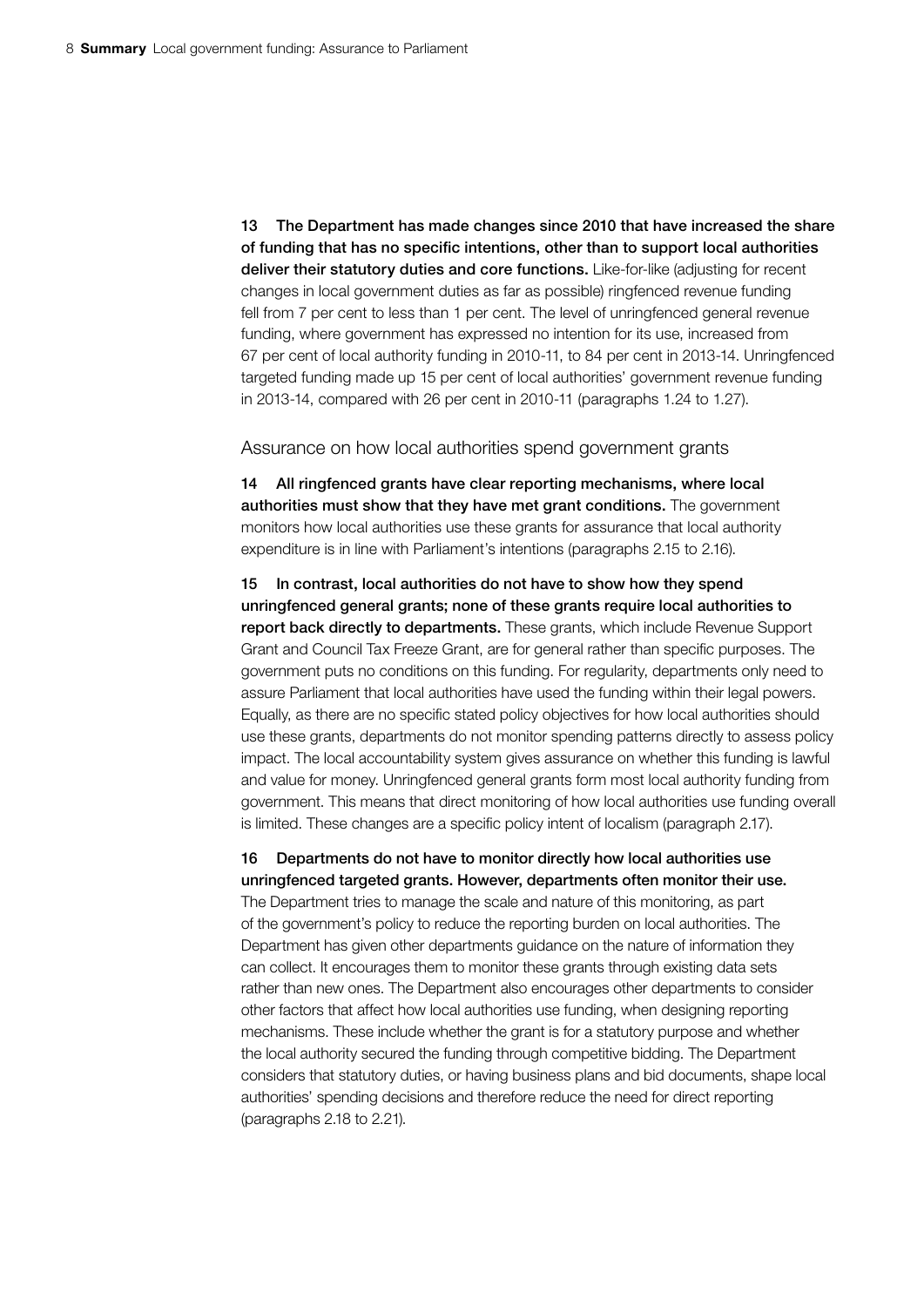17 The policy of reducing reporting burdens means that for £2.8 billion of the £7.8 billion in unringfenced targeted grants, departments receive no direct information on how local authorities use them. The lack of direct evidence means that departments cannot be confident of the impact of these grants and whether they should continue, change or end them. However, for most (£2.3 billion) of unringfenced targeted grants where there is no direct reporting, there are other factors in place such as statutory responsibilities, business cases or memorandums of understanding. The Department feels that this gives other departments assurance that local authorities will use the funding in line with the policy intention (paragraphs 2.22 to 2.29).

#### Departments' assurance over value for money locally

18 Central government relies on the system of local accountability for assurance over the value for money of funding it gives local authorities. The system includes local checks and balances. These include the activities of external auditors, having local authority officers with legal duties, and having democratically accountable local councillors. The Department describes this system in its accountability system statement. This includes mechanisms that relate specifically to assurance on value for money. Other departments secure assurance for the funding they give to local authorities from the core accountability system set out in the Department's system statement (paragraphs 3.3 to 3.8).

19 The Department is clear that its role is to assure itself that the local accountability system is effective, rather than to monitor whether spending is value for money. The Department's core principles state that local authorities' prime accountability is to their local electorate, and that local councillors are best placed to decide what is value for money locally. Consequently, the Department thinks that local authorities will achieve value for money differently, according to local priorities. The Department gets assurance over the value for money of government grants to local authorities from the existence of the checks and balances in the local accountability system, which are intended to promote sound and informed local authority decision-making (paragraphs 3.9 to 3.11).

#### 20 The Department has improved how it assures itself that the local

accountability system is effective. In September 2013, the Department updated its system statement to include the information it uses to oversee the local accountability system. The Department also advised the Accounting Officer on the system's effectiveness in December 2013. It concluded that the system did not require any changes. The Department will continue to advise the Accounting Officer twice a year. The Department is considering how to address assurance issues that result from the closure of the Audit Commission given the Commission's role in collating information provided by auditors (paragraphs 3.16 to 3.20).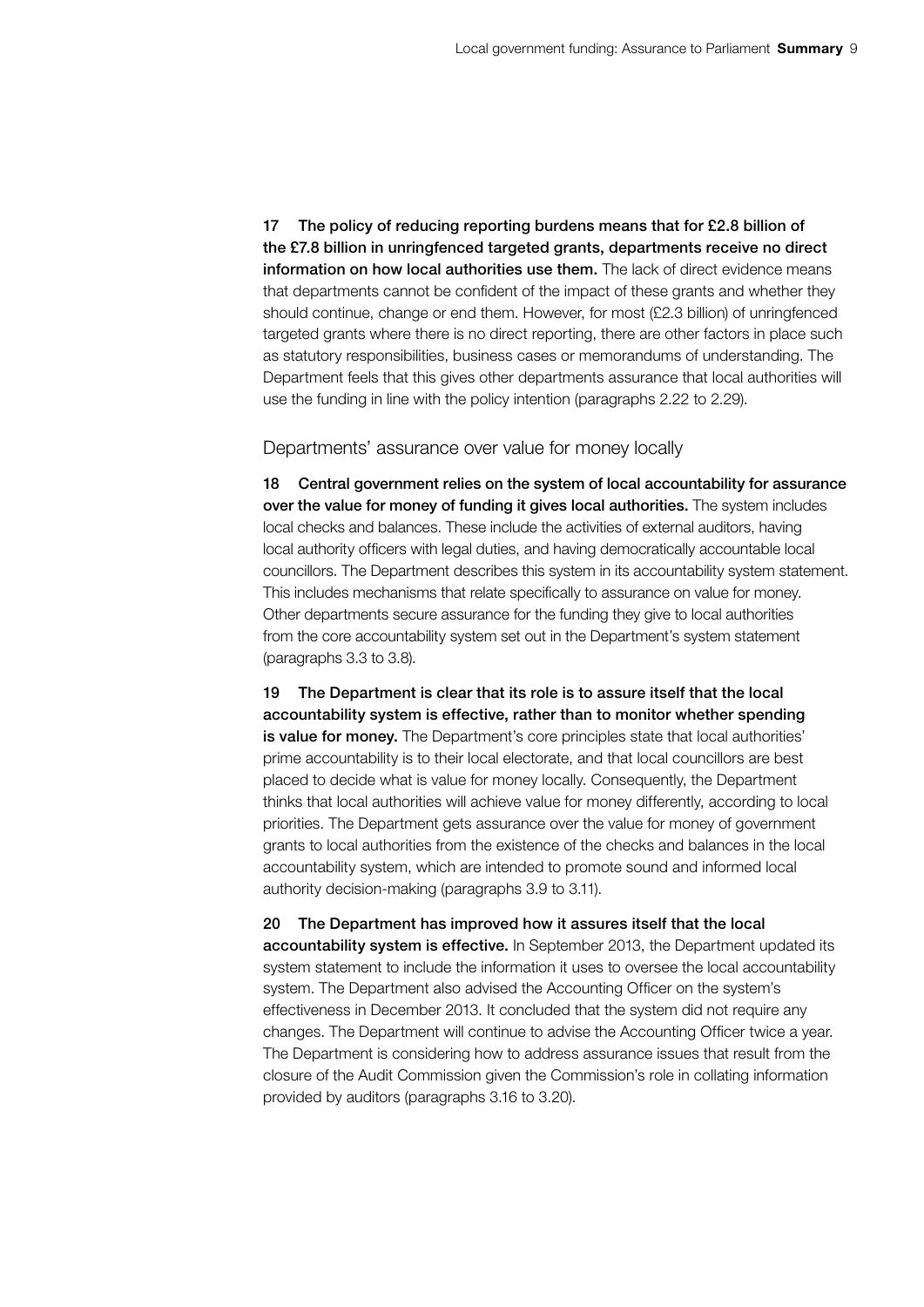21 Despite recent improvements, it is not clear that the Department knows whether the system is effective in securing value for money. The Department believes that the system creates the conditions for local authorities to achieve value for money through pressure to improve outcomes, reduced incomes and greater transparency of their spending decisions. However, the Department's monitoring information gives limited insight into whether this is happening in practice. Instead, its monitoring focuses more on financial and service sustainability. The Department's advice to the Accounting Officer in December 2013 did not consider whether the system is effective in relation to value for money (paragraphs 3.21 to 3.22).

22 There is a tension between departments using unringfenced targeted grants and relying on the local accountability system. Whilst these grants lack formal conditions, departments seek to exert influence over local authorities' use of the funding by establishing spending expectations for the grant, rather than leaving the decision solely for local consideration. In the Department's view, these types of grants allow national priorities to be pursued locally while also providing a degree of local financial flexibility. For example, local authorities can reallocate unspent grant funding to other activities rather than repaying it to departments. However, the primacy of local priorities within the accountability system could mean that the departments' expectations for these grants are overridden locally. Overall, departments wanting to achieve specific objectives through their funding to local authorities is not fully consistent with an assurance and accountability framework designed to promote local priorities, and where there is limited reporting on local spending (paragraphs 3.24 to 3.29).

23 Public funding comes increasingly through multi-agency, cross-border organisations, which do not fit easily with government relying on the local accountability system. For example, Local Enterprise Partnerships, run by local businesses and local councillors, can have members from many local authorities, with one local authority overseeing how funding is distributed and used. One local authority could therefore allocate funds on behalf of other local authorities, subject to the parameters of a partnership agreement. This blurs the lines of accountability between local authorities and their electorates, on which the local accountability system depends. The statutory duties of local authority officers become more complex, as they apply only to a single local authority. Though they retain responsibility for allocating funds to the Partnership, they may not be involved ultimately in decisions over how it is spent. The growth of these sorts of arrangements will place increasing pressure on the core principles of the Department's local accountability system as it is currently designed (paragraphs 3.30 to 3.31).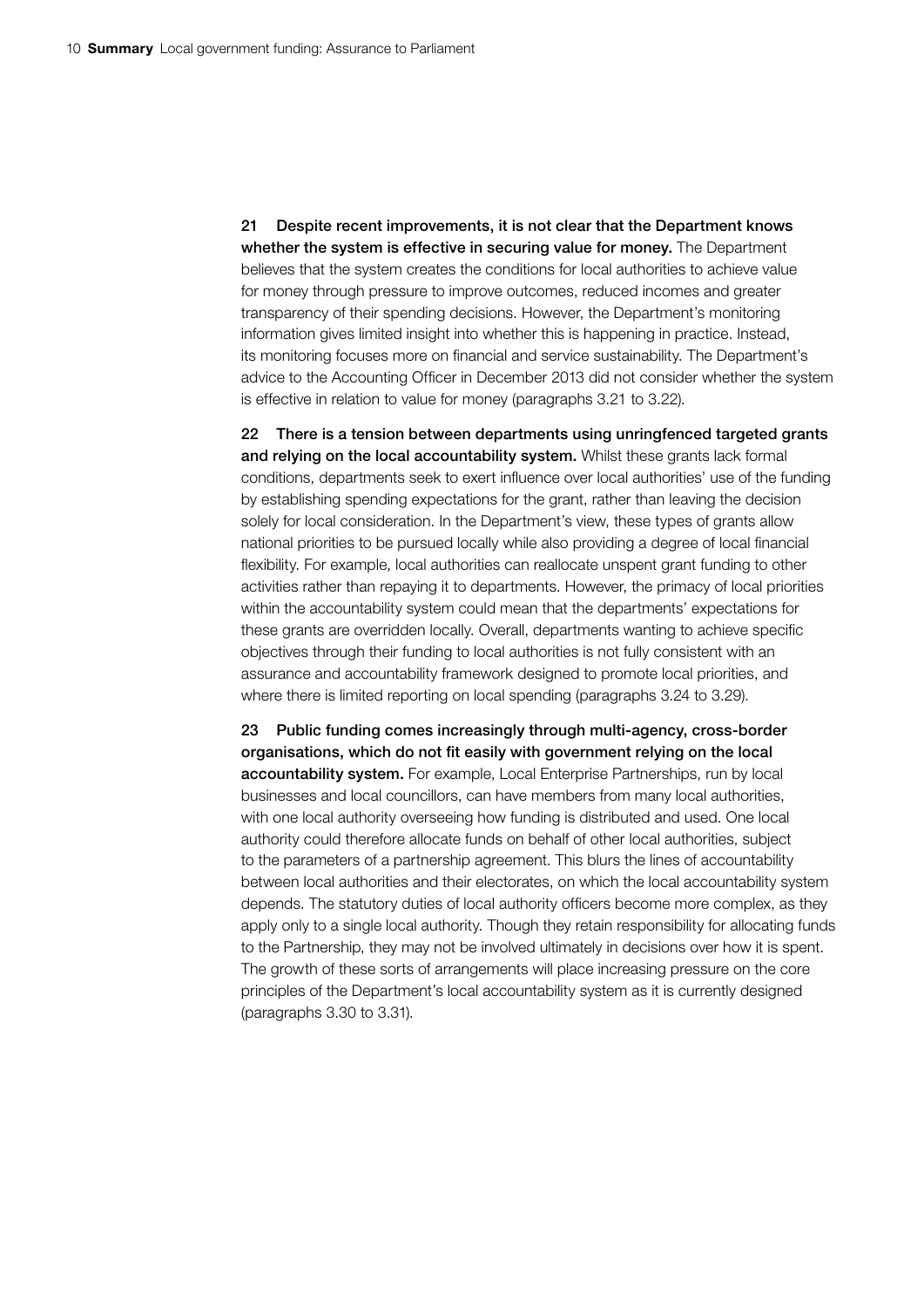24 A system of accountability in which local authorities and other local public bodies report to individual departments is at odds with emerging patterns of local service delivery in which local bodies from different sectors pool budgets and work across institutional boundaries to tackle complex local issues. New arrangements, such as Health and Wellbeing Boards, pooled health budgets, and multi-agency initiatives to tackle complex local social problems, mean that local authorities are increasingly designing and delivering services jointly with health bodies and other public sector agencies locally. Despite this local integration, different public bodies remain accountable to different departments via separate accountability systems. The Department needs to understand the fit between the different departmental accountability systems to ensure that jointly delivered local schemes are suitably accountable to the relevant departments, whilst ensuring that these accountability arrangements are not detrimental to joint local working (paragraphs 3.31 to 3.33).

### **Conclusion**

25 The Department has implemented the government policies to increase local authorities' flexibility over their funding and reduce reporting burdens. Local authorities have more freedom to allocate resources according to local priorities. However, at the same time, reductions to government funding have put increasing pressure on budgets. The Department's arrangements to assure Parliament over funding are in transition as government adapts to receiving less evidence on how local authorities spend funding. It is moving to a model of local accountability focused on understanding, rather than shaping, how local authorities use funding. Tensions remain where departments continue to specify policy objectives for grants, despite local priorities now taking precedence for how funding can be spent.

26 Under the new arrangements the Department does not have to monitor local spending decisions. However, it still must assure itself that the local accountability system that oversees local spending is effective. The Department has improved its understanding of how the system prevents financial and service failure. It could do more to understand whether the system is effective in delivering value for money.